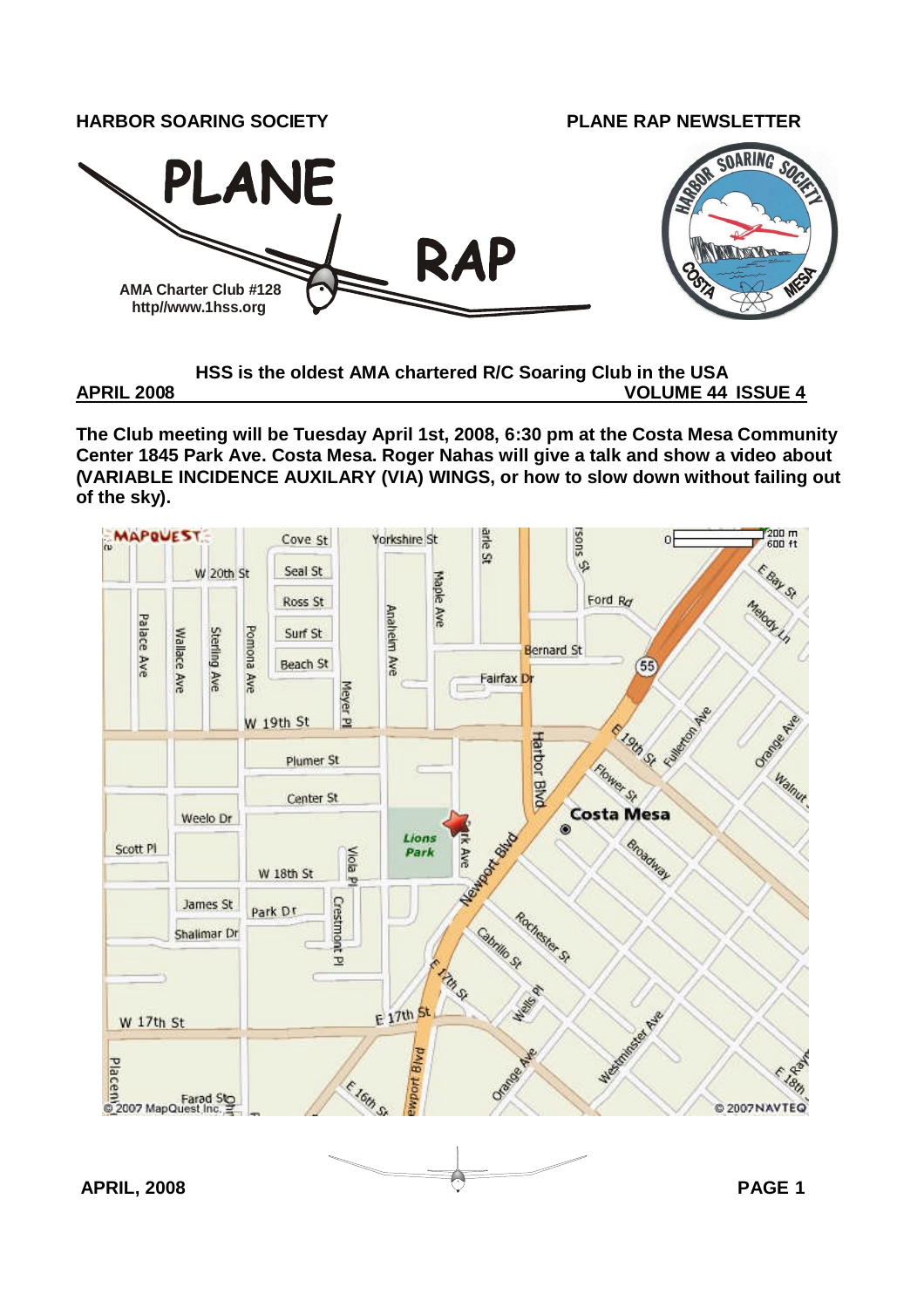#### **Up Coming events**

Spring Wild flower Walk Saturday, April 5, 2008 at 9:00 am Meet at the Picnic Shelter

Spring Park Clean-up Saturday, April 12, 2008 8:00am – 12 noon! Lunch will be served to all Volunteers! For additional information or to sign up call (714) 754-4892 Or email jyreves@ci.costa-mesa.ca.us Forms available online at www.ci.costta-mesa.ca.us

Costa Mesa Community Run and Health Fair Saturday April 28, 2008 7:00am till 11:00am **The Flying field will be closed to all flying till the finish of the 5k run around 9:30am**

Saturday May 10th: Electric Fun Fly

Saturday June 14th RES/woody sailplane contest.

#### **Word of the month**

#### Luddite

1.The **Luddites** were a social movement of British textile artisans in the early nineteenth century who protested — often by destroying mechanized looms - against the changes produced by the *Industrial Revolution*, which they felt threatened their livelihood.

This English historical movement has to be seen in its context of the harsh economic climate due to the Napoleonic Wars; but since then, the term Luddite has been used to describe anyone opposed to technological progress and technological change. For the modern movement of opposition to technology, see neo-luddism.

The Luddite movement, which began in 1811, took its name from the earlier Ned Ludd. For a short time the movement was so strong that it clashed in battles with the British Army. Measures taken by the government included a mass trial at York in 1812 that resulted in many executions and penal transportation.

The principal objection was to the introduction of new wide-framed looms that could be operated by cheap, relatively unskilled labour, resulting in the loss of jobs for many textile workers.

2. (**Current Definition**) One who opposes technical or technological change, (You know who you are!!!!!)

**APRIL, 2008 PAGE 2**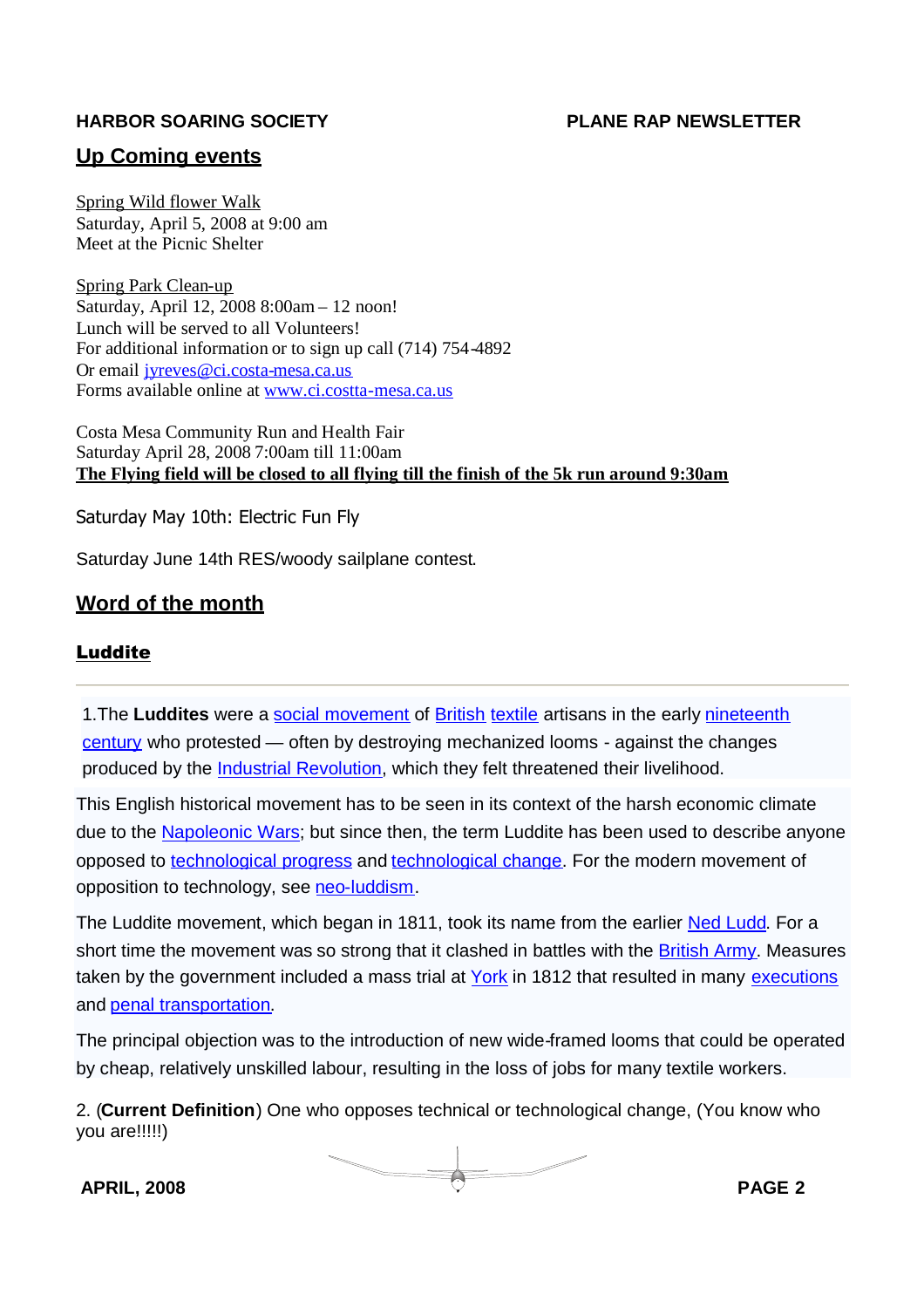#### **Minutes of March HSS Board Meeting.**

1. When we arrived at the Costa Mesa Community Center, we were informed that there was no meeting room available to us. After a few minutes in the lobby settling some business matters, the meeting place was changed to Round Table Pizza, on Baker at Fairview. Those in attendance at the Community Center included: Dennis Anderson, Roger Nahas, Gytis and Mary Tamulaitis, Don Ramsey, Karl Hawley, Jim Hanson, Ross Thomas, Dr. Mike Nisbet, Mark Gund, Ted Broberg, John Anderson, Andres Masidonio Jr., Walter Stewart, Don Butterfield, and Ted Broberg. David Whittington stopped by in the parking lot, before we met inside.

- 2. Business items covered at the Community Center included the following:
	- a. Discussion of future meeting places:
		- (1) Perhaps at the field, on Saturday or Sunday mornings.
		- (2) Carl's Jr. Restaurant, Sat. or Sun. mornings, after flying.
		- (3) Pizza place.
		- (4) Sea Base
	- b. For this evening, we'll go to Round Table Pizza.

#### 3. Scheduled events:

- a. Saturday, May 10: Electric Fun Fly
- b. June 14, RES/Woody sailplane contest.

4. Changes of officers: Club Safety Officer was Karl Hawley, with David Whittington as his assistant. New Safety officer: Mark Gund; Ross Thomas will replace Tom Copp as Contest Coordinator; Jerry Laux will take over publishing the Newsletter, "Plane Rap." Devon Dow and Berkeley Green will be the web site editors.

5. There was some discussion about the use of mowers and weed-killing chemicals. Jim H. said that Robert Staples has okayed the limited use of both.

6. John Anderson reported that he has lots of data concerning the Vernal Pond Improvements. More info later.

7. April 12 is scheduled as a Park Cleanup date.

8. Jim Hanson announced that the field will be closed down the morning of Saturday, April 28th, 2008. This is reserved for the Community Run and Health Fair. (From a letter by Carol Proctor). Jim Hanson will see to it that it is announced in the newsletter, and posted at the field.

9. The "meeting" at the community center was re-located to the Round Table Pizza parlor at 1175 Baker, Costa Mesa. A few people did not make the migration to the pizza place.

10. At the pizza parlor, Gytis Tamulaitis gave a 45-minute demonstration and talk about foamcored wing and tail-surfaces with composite skins. He gave lots of safety and health suggestions, as well as sources for wood, Kevlar, fiberglass, and chemicals used in the process.

**APRIL, 2008 PAGE 3**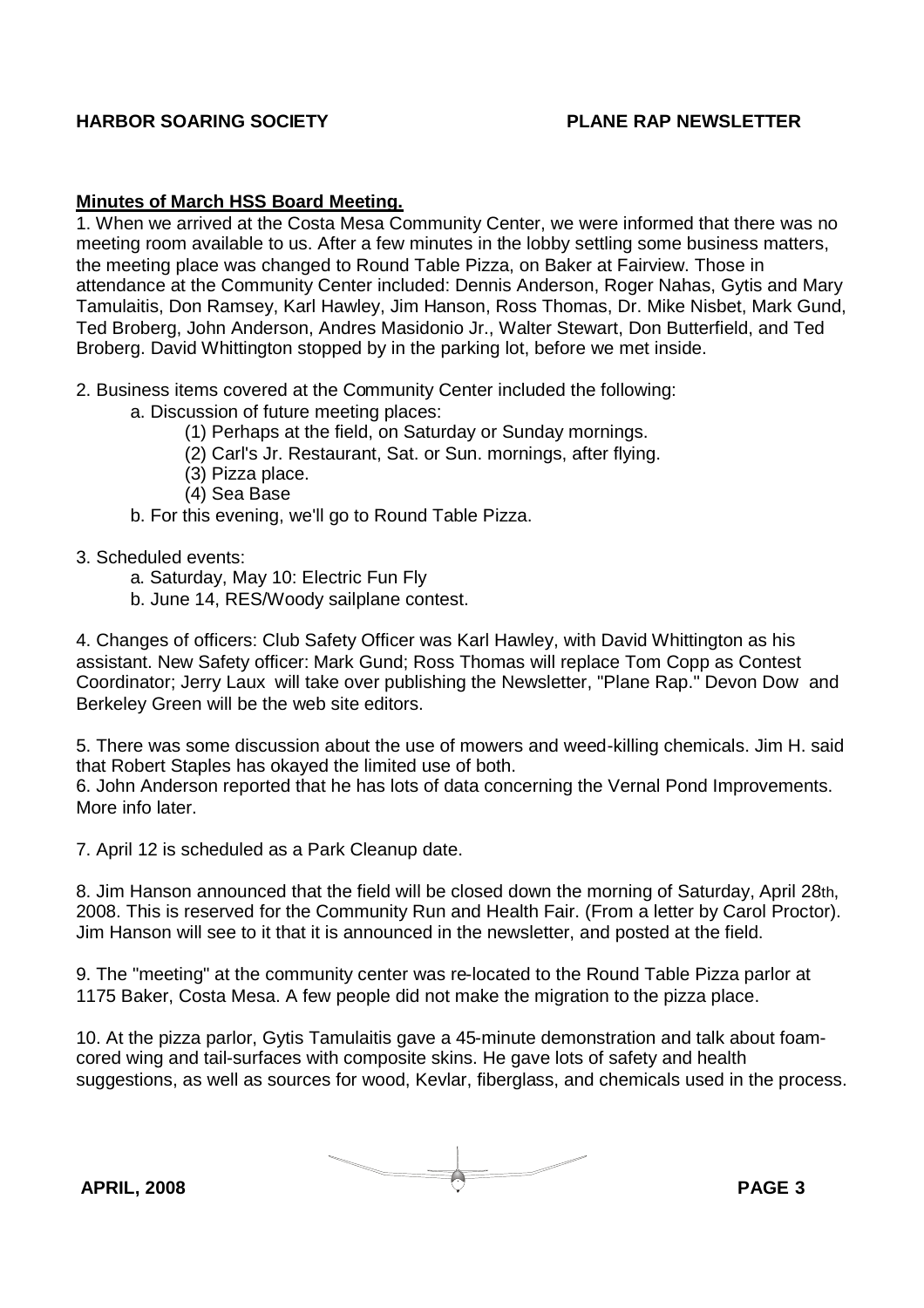11. When Gytis finished, other fliers showed some of their projects. Dennis Anderson showed the Fred Special an aerobatic plane from RCM plans, Ross Thomas showed John Simon's 3 meter Gnome sailplane; Ted Broberg showed his Piper TOMAHAWK tricycle-landing gear plane.

Respectfully submitted, Ted Broberg (secretary pro tem)

#### **Hello fellow Club Members:**

Karl Hawly is looking for anyone who is willing to speak, do a show and tell, or a how to demonstration, on any topics related to our hobby, at one of our club meetings. Any persons interested contact Karl Hawley at (949) 574-9379 or talk to him at the flying field.

**AUTO THEFT REPORT Santa Ana Police case number 08-09319**

714-834-4211 March 11, 2008

Stolen from my Oddysey van Ted Broburg. Approx. Price (US \$)

1 SPEKTRUM model aircraft transmitter 325 2 AIRTRONICS (Sanwa) transmitters VG 6000 149 & RD 6000 149 1 "Buddy Box" cord to conne ct Trainer to Trainee radios 15 1 "Easy Star" model airplane, complete..White, blue; BALANCED RUDDER. 179 1 GWS "Tiger Moth" model plane, w/receiver, servos, motor, battery 240 YELLOW, blue fuse stripe; alum.aero struts; pilot figure;HiMax 2015 motor 1 WATTAGE "Super Impress II" model plane, w/rcvr, etc. as above 255 SPEKTRUM DX 6 rcvr 1 Aluminum transmitter case 23 1 TRITON model battery charger 100 1 pair composite wings for MAKO R/C sailplane (carbon-fiber composite) 125 white above, black under wings 1 Tool bag, w/assorted supplies and tools, glues, tape 60 2 Model airplane assembly stands, home made (1 wood, 1 Styrofoam) 00 1 "High Start" sailplane launch device: 100' surgical tubing, 300' line 50 in black trash bag; orange cord reel 1 VAUGHN 26 ounce hammer 24 1 Surplus ammo box "safety box" for batteries, including: 2 8-cell NiMH batteries, 3 3-cell LiPo batteries, 1 wattmeter 140 Total \$1834 2`PHOTO ALBUMS OF HSS FLIERS AND PLANES ? -- one of sailplanes, one of electric planes

Theodore C. Broberg 1302 North McLean Drive Santa Ana,CA 92703 714-554-4739 home phone 714-235-6430 cell phone

**APRIL, 2008 PAGE 4**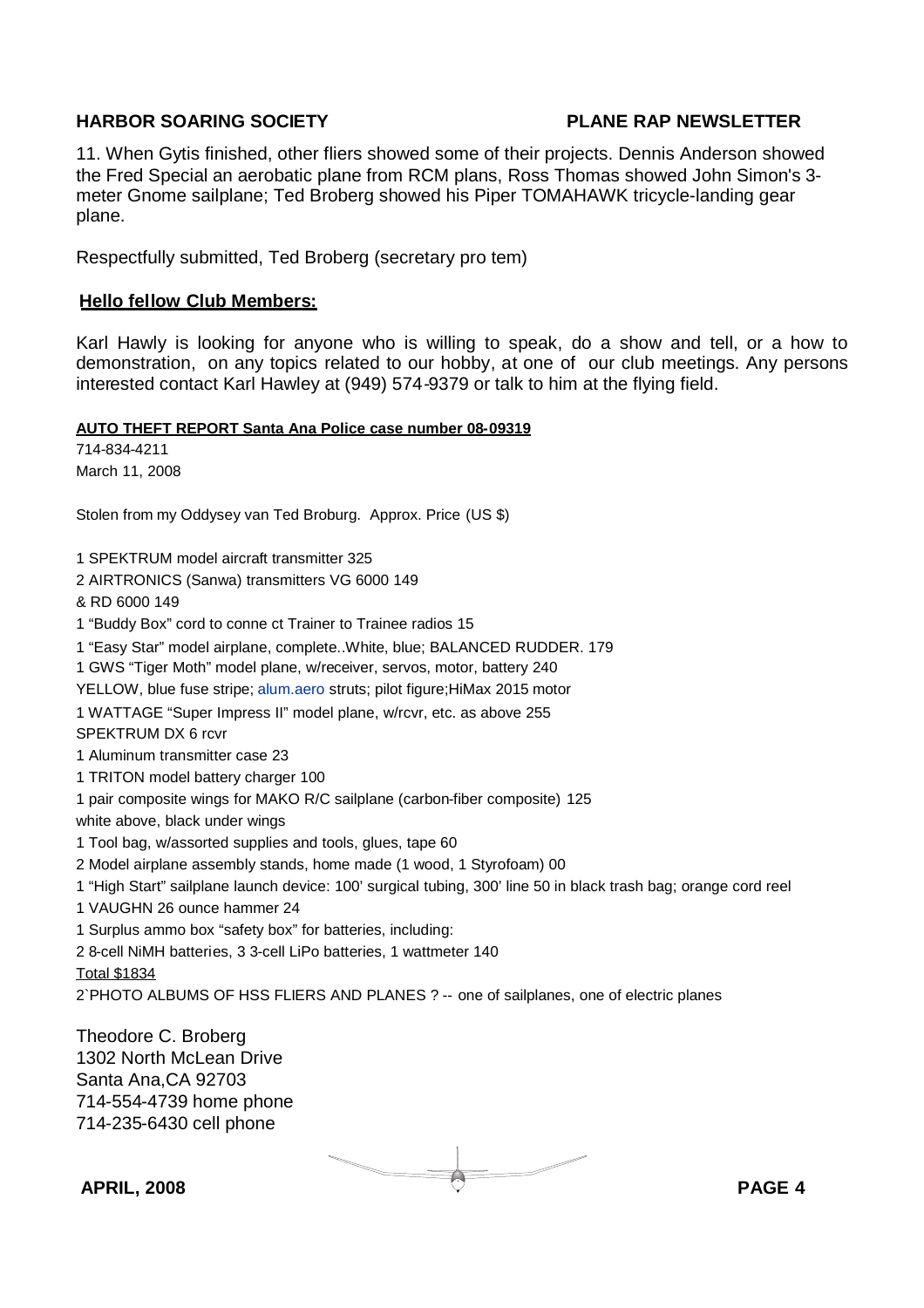Please notify Santa Ana police at number at top of page, and then me. Thank you for your help in catching these guys!

#### **Classified Ads**

#### *If you wish to place a free ad in our news letter contact our editor Gary Gullikson! See list of Club officers.*

Tim Beegan, HSS Member: Do you have a need for machine work? I can do small parts for R/C planes. Call me at (949) 646-6285 or see me at the field for consulting.

Tom Copp At f3x.com has a selection of electric A.R.F. Kits available at great prices if you are interested contact him @ 949- 645-7032 e-mail tom@f3x.com.

Chris Johnson has a Century Swift 16 Helicopter for sale no electronics \$150.00 call (714) 329- 6984.

#### **HSS Sponsors**

The following companies are the proud sponsors of Harbor Soaring Society. They give us special offers. In return, please support them, and mention that you saw them advertised in the HSS Plane Rap newsletter.

# **COMPOSITE SPECIALTIES F3X.COM**

## IMPORTER OF WORLD CLASS F3B/F3F/F3J COMPETITION SOARING MSCHINES

Tom Copp (949)645-7032 tom@f3x.com

$$
\overbrace{\hspace{1.5cm}} \text{APRIL, } 2008 \hspace{1.5cm} \text{PAGE 5}
$$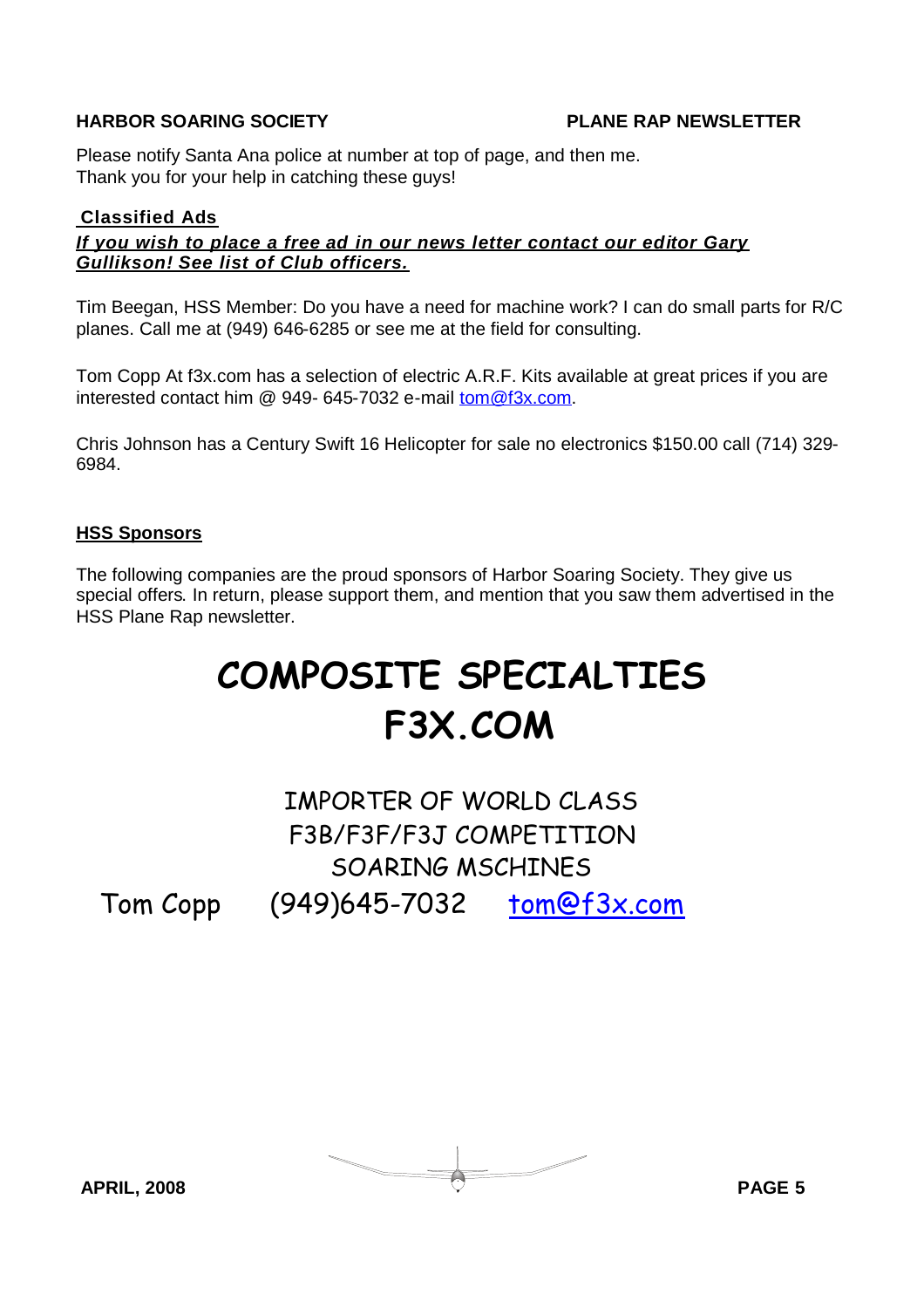# HOBBY CLUB

## "Only the best from around the World"

## Alberto Dona

Director  $\omega$ 

Hobbyclub@earthlink.net (949) 425-1362 http://www.hobbyclub .com (949)349-0829

P.O. Box 6004 San Clemente, CA 92674-U.S.A.

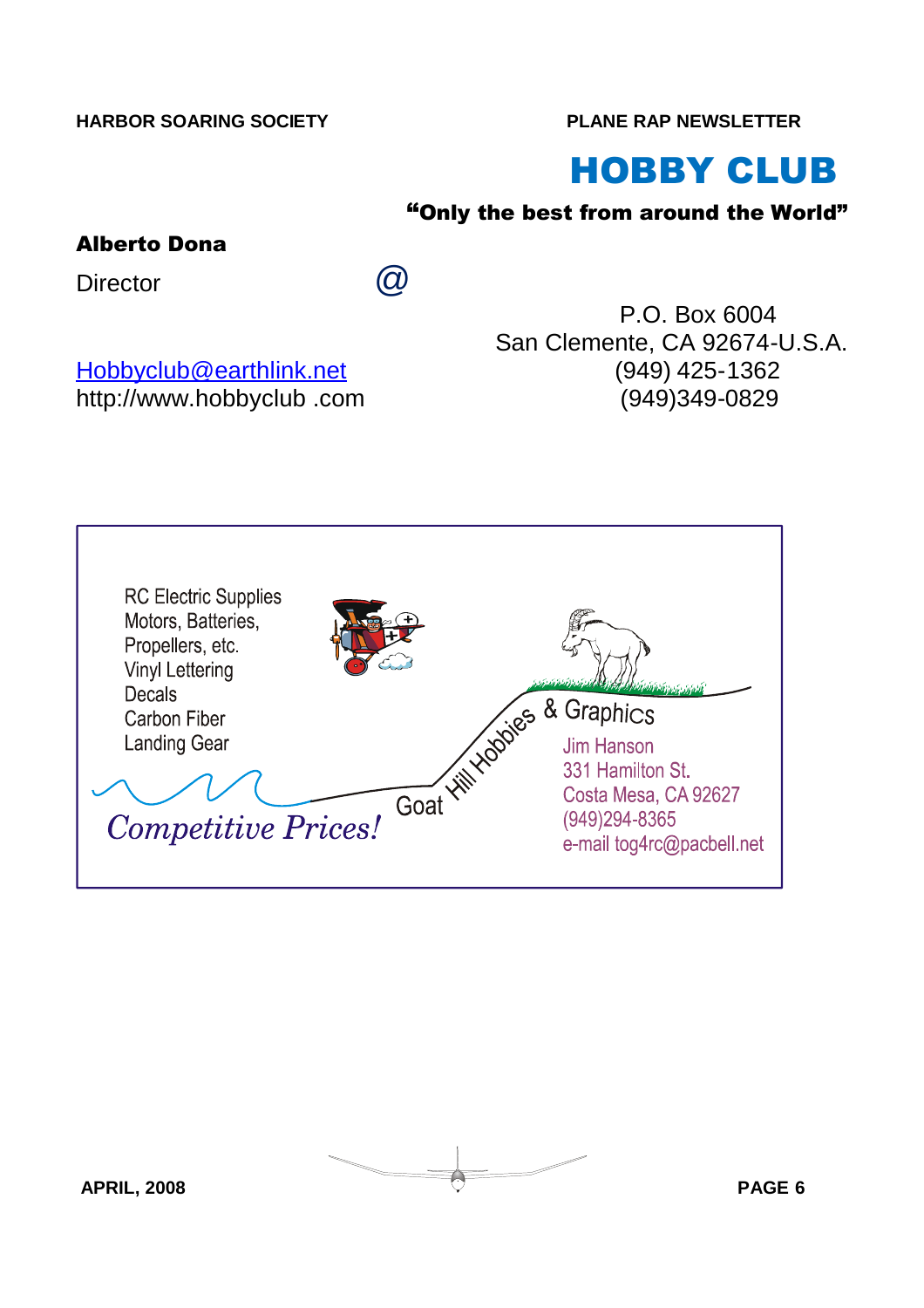# **ROB'S R/C HOBBIES**

## **Sales / Parts / Repair**

## **Radio Control Airplanes, Helicopers, and Cars.**

7441 Garden Grove Blvd. Garden Grove (2 blocks w/o Beach Blvd.) (714) 372-2777

All Club members with proof of club membership i.e. membership card will get a 7&3/4% discount on part and accessories. Also check out our everyday low prices.



**APRIL, 2008 PAGE 7**